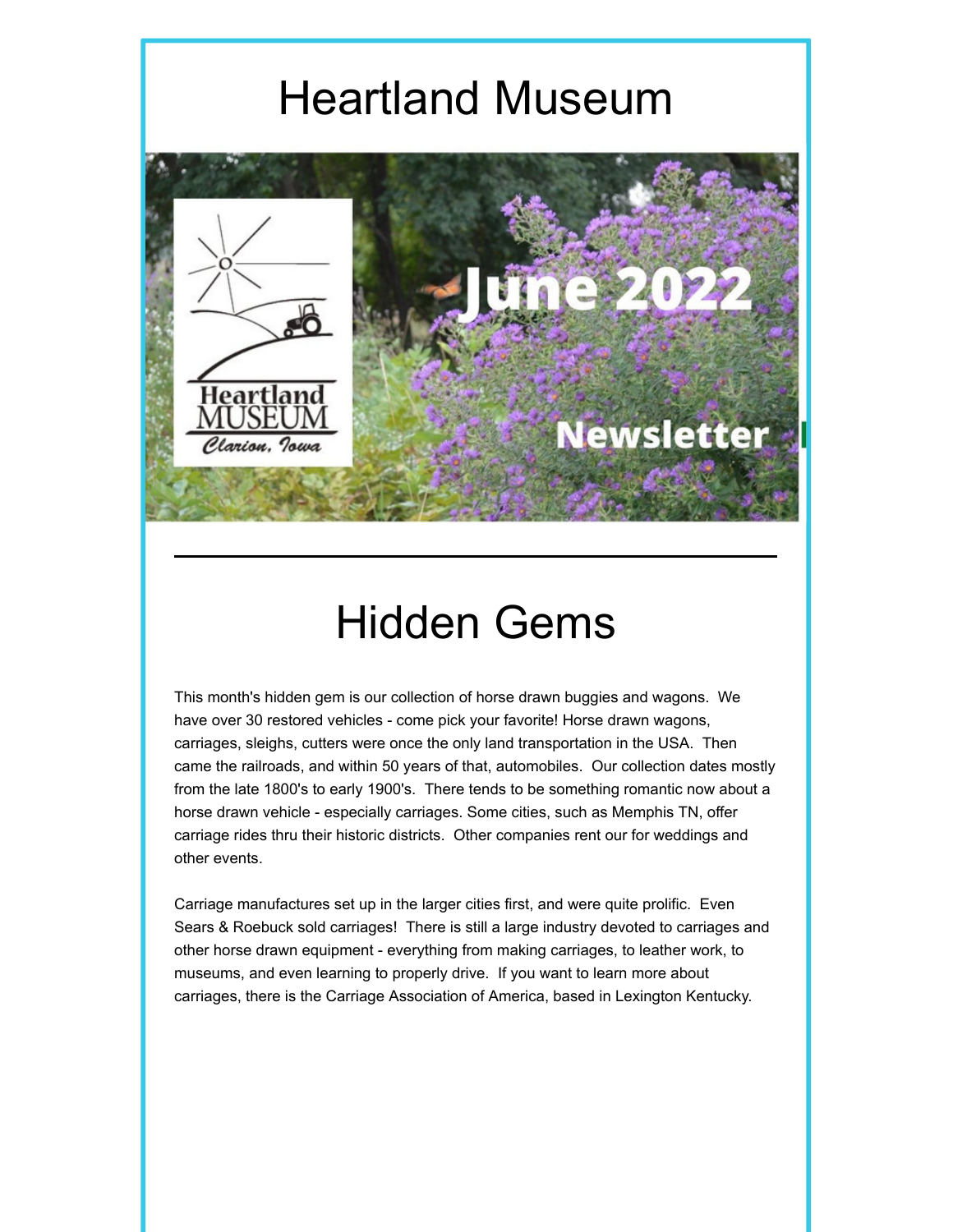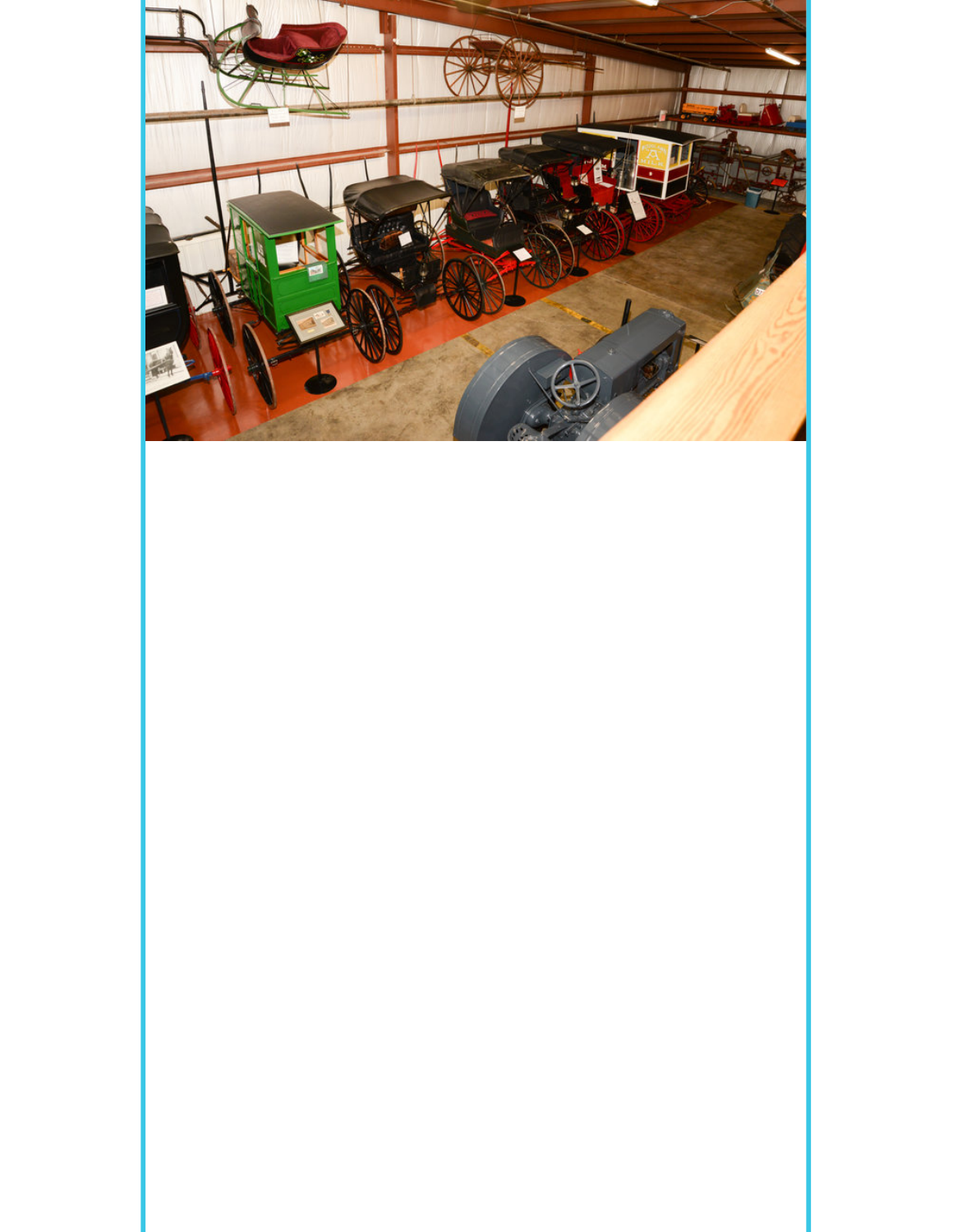

### Back in the Day

Whatever happened to:

Bowery dances? Have you ever heard of one? Well, "bowery" is a Dutch word for farm. In New York City, the Bowery was a street, and then a neighborhood. The dances were often outside - under trees, on the streets. At some park dances, the band would start up and park employees would go out into the crowd and get a dance partner. From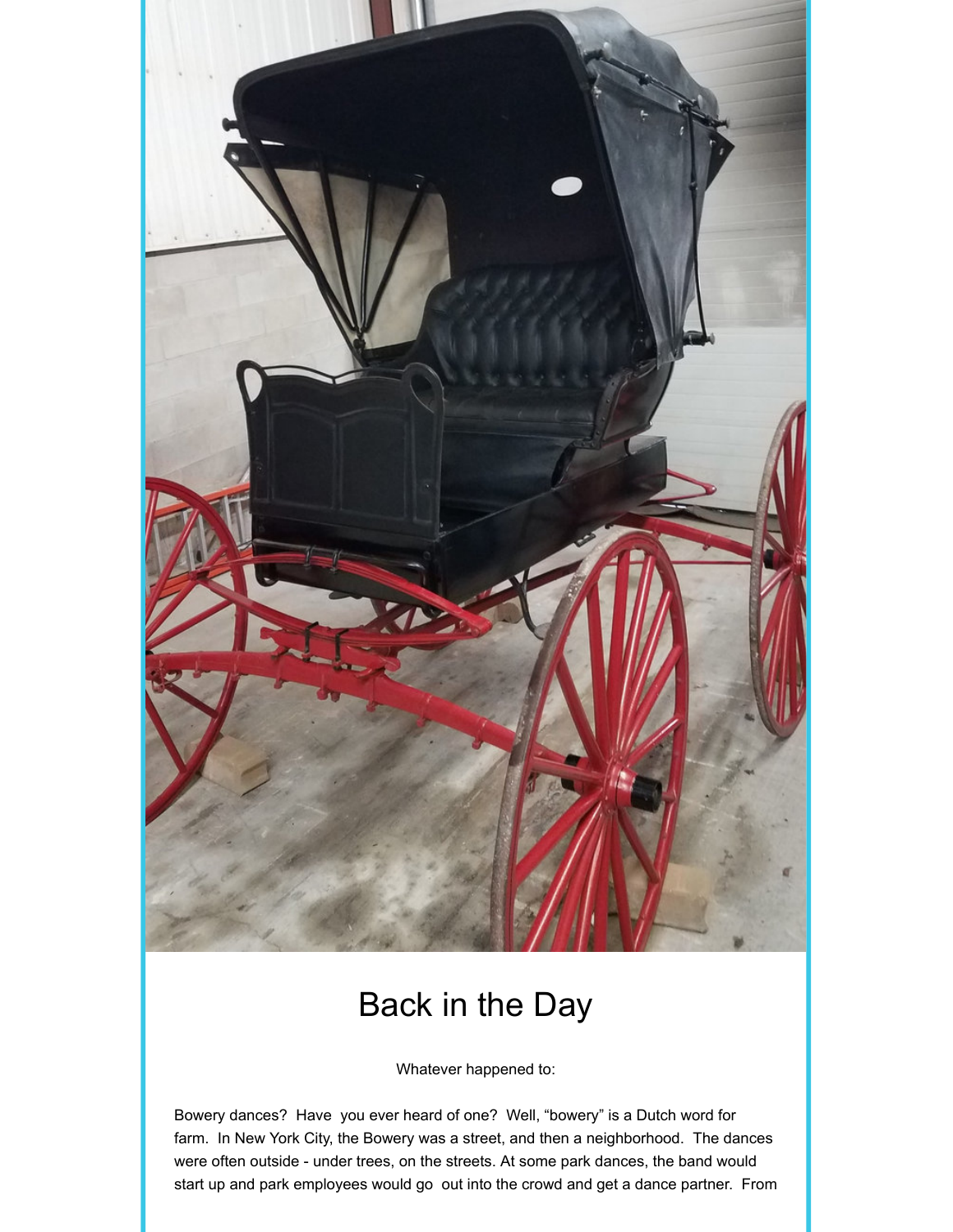1870 thru 1930's the Wright County Monitored mentioned "bowery" dances held at irregular intervals. They appeared to be especially designed for the young people. This also reminds us of barn dances, which used to be common when a new barn was built!

Box socials? 1900-1930 saw many box socials (or suppers) listed in the Wright Co. Monitor. These were usually fundraisers for a group. A supper was prepared by a woman (often a single lady), and put in a box, or basket, perhaps decorated. These lovely items were then auctioned off and the highest bidder got the supper and the company of the lady who prepared the supper! Now, bright young ladies with a beau would sneak some information to her young man about what her box looked like, so the young man could win the bid. Needless to say, a woman who could make a delicious meal, widely known in the community, had very active bidding!

Chautauqua assemblies? "Chautauqua" is an Iroquois word with multiple meanings, one is "two moccasins tied together." The word also describes the shape of Chautauqua Lake, located in southwest New York, which became the setting for Chautauqua Institution, the first educational assembly in what became a significant movement at the turn of the 20th Century. What started as a summer school for Sunday school teachers, broadened into adult education of all kinds. Assemblies were held close by from 1890- 1920's.



Chautauqua - early 1900's - Goldfield.

Meet our horse with no name! With funds from the Wright Co. Historical Society, this sorrel fiberglass horse was purchased and now resides in out Outdoor Learning Center. We have not named him as of yet - and are running a contest to name him! Winner gets 2 tickets to Heartland. Stop by, take a look and come up with a clever name.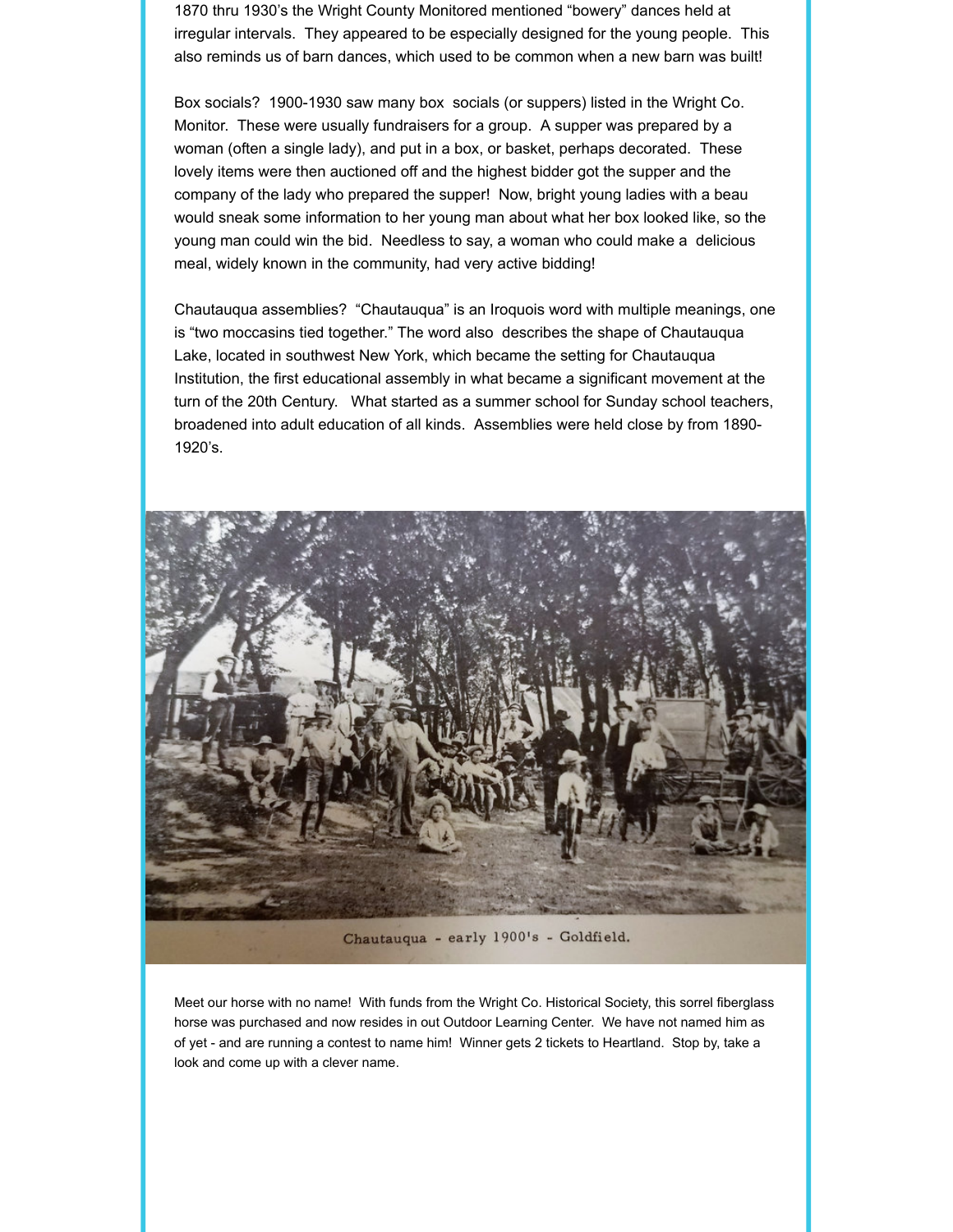

FREE EVENT - JUNE 18TH 1PM - 4 PM Dr. Hill has donated a fiberglass horse and display items to go with the Garland cutter he donated earlier.

Refreshments-games-education, all about horses!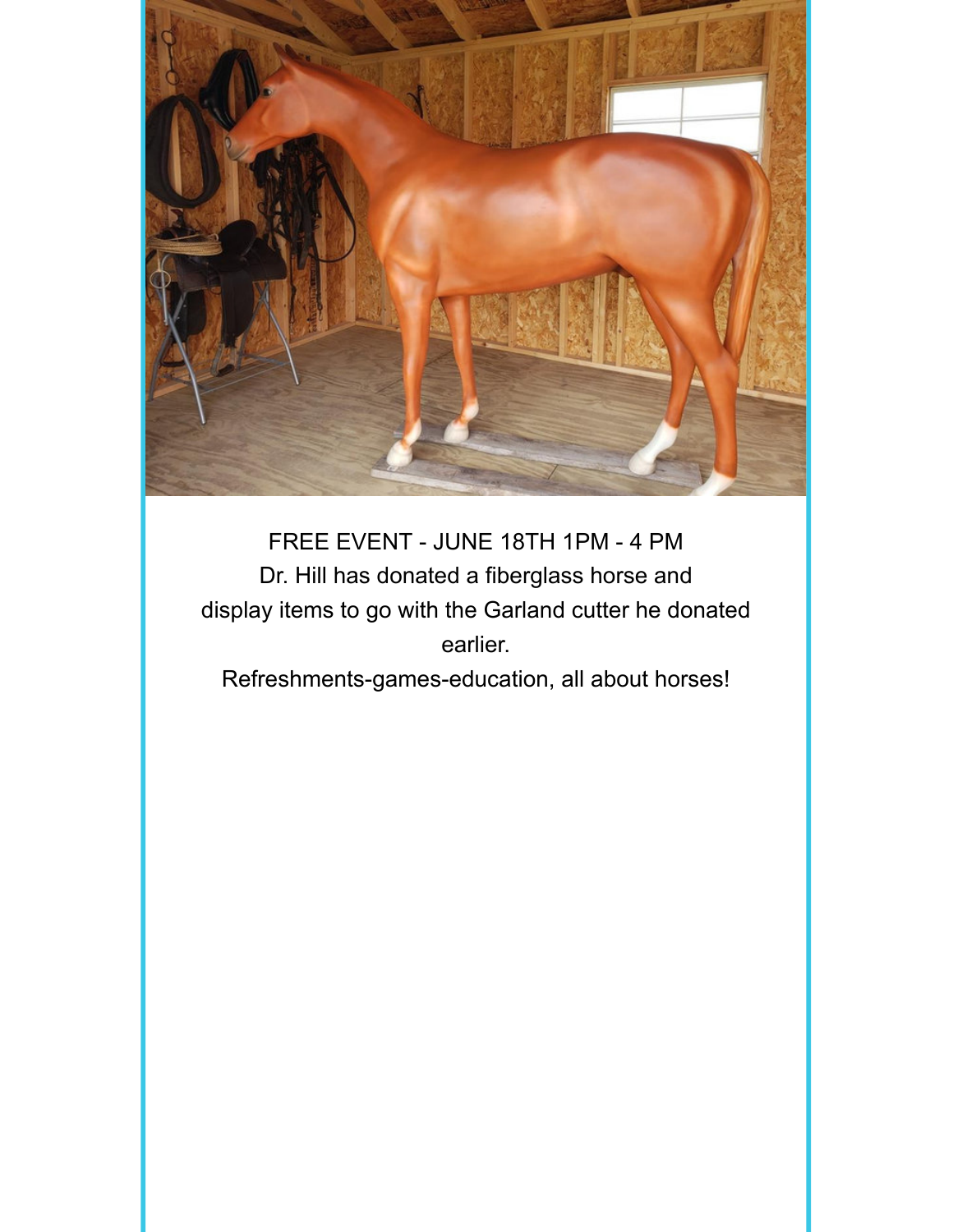

# **Meet Blue's Trainer** June 18th. 1-4pm **Heartland Museum**

ce ver



#### **Legacy \$1,000+**

Allen & Mary Tesdahl Stewart Johnson Warren & J. Clausen John & Barbara Hagie Terry & Kathy Hilpipre Dr. Sandra Hanson Caroline Lund Ruth Cline

#### **Champion \$500+** Kim Clausen

#### **Patron \$100+**

Duane & Louise Asbe Randall Burt Ted & Linda Brigger Norm & Mary Carlson James & TerriLynn Elsey Alice Espe Ardith Frohling Ann Hines Stewart &Vicki Iverson Judy Kirstein Linda Klehm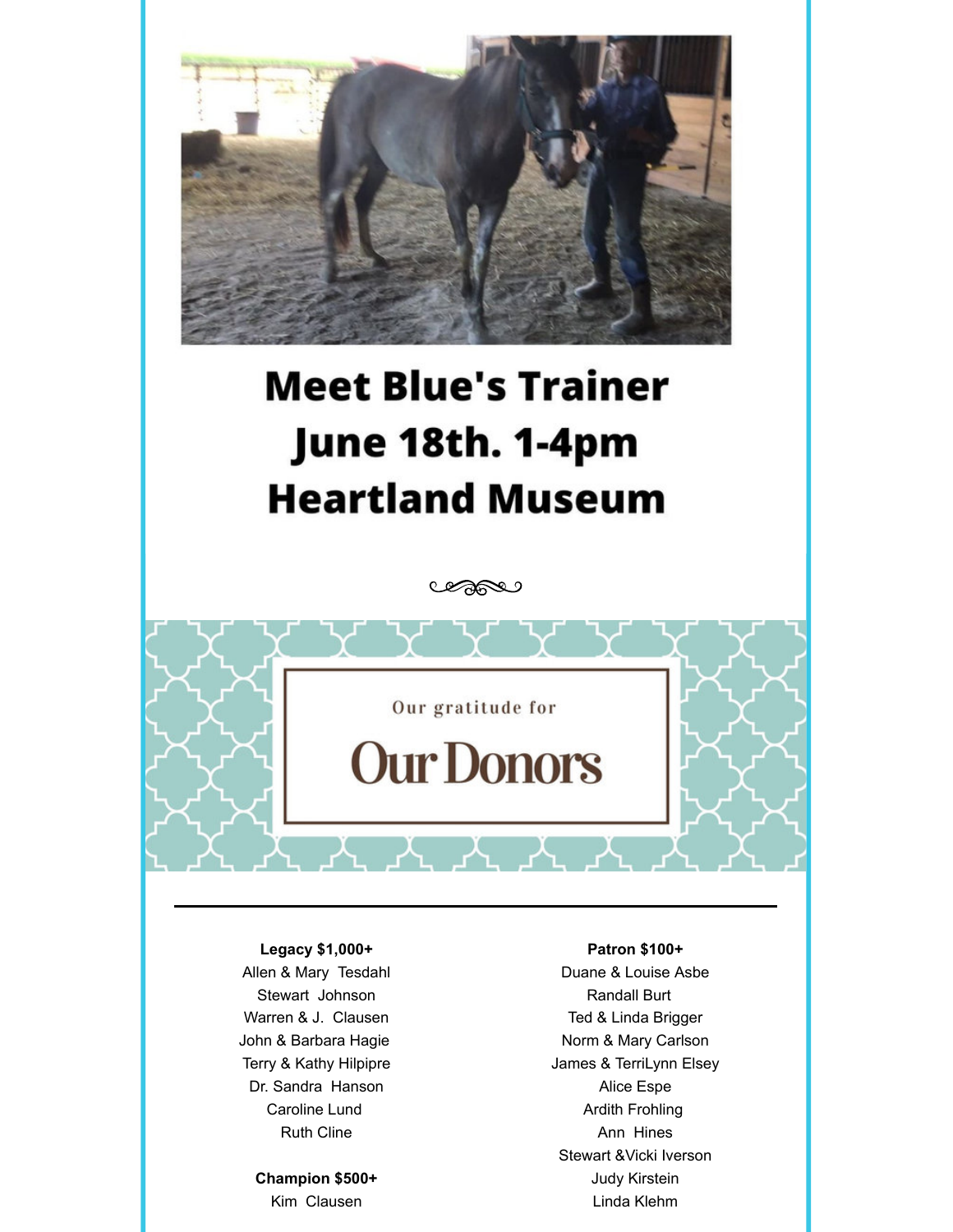Larry & Melanie Maasdam Dan & Lynne Odland Jerry Rewerts Maurice & Gladys Riley Robert Stevens

#### **Advocate \$250+**

Jon & Becky Ahrendsen Larry and Marilyn Anderson Bob & Donna Bartholomaus Bill & Jan Dettman Rose Marie Draheim Alan & Lisa Hagie Scott & Jane Whyte

Heartland Museum depends on the generosity of our donors for day-to-day operations and continued growth. Thank you!

Melody Lager Sherry and Pat O'Brien Bob & Joanne Olson Patricia and Robert Perry Linda Powgnas Rollins Vernon & Viola Ratcliff Joel Sebby Troy & Beth Severson Frank & Ellen Siemens Shirley & Yvonne Stevens Carol Townsend Kevin & Julie VanWyk Karen Weld Gary and Sally Woodley

**Friends of the Museum** Marcia Larsen Kevin & Betty Hadley

#### **In Memory Of:**

Robert White Earl (Bud) Odland Steve Sebby Suzanne Deimerly Ron Swanson

<u>Control</u>



Open by appointment Call (515) 602-6000

What do you want your readers to know? Make your text stand out by customizing the font, style and format.